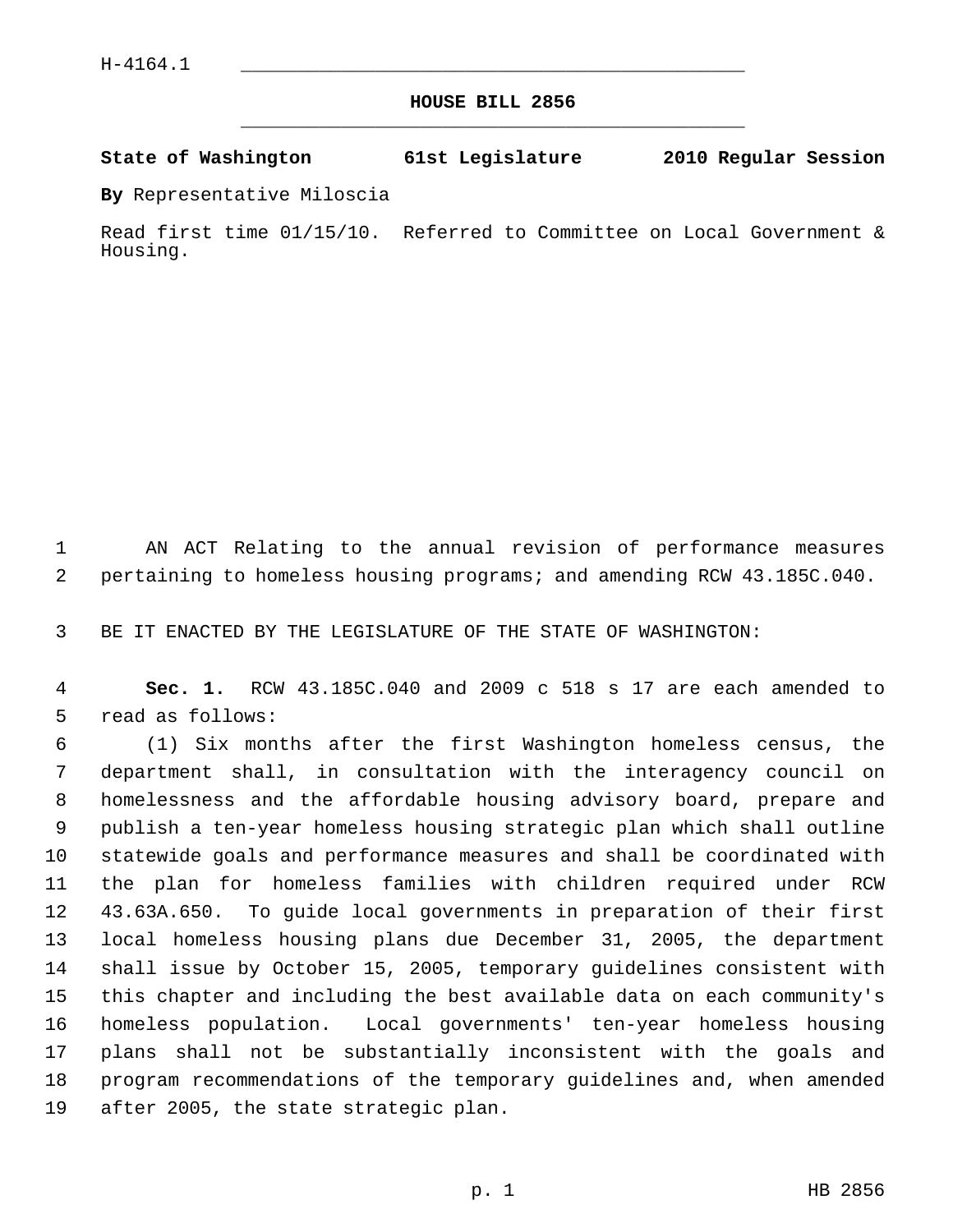1 (2) Program outcomes and performance measures and goals shall be 2 created by the department and reflected in the department's homeless 3 housing strategic plan as well as interim goals against which state and 4 local governments' performance may be measured, including:

 5 (a) By the end of year one, completion of the first census as 6 described in RCW 43.185C.030;

 7 (b) By the end of each subsequent year, goals common to all local 8 programs which are measurable and the achievement of which would move 9 that community toward housing its homeless population; and

10 (c) By July 1, 2015, reduction of the homeless population statewide 11 and in each county by fifty percent.

12 (3) The department shall develop a consistent statewide data 13 gathering instrument to monitor the performance of cities and counties 14 receiving grants in order to determine compliance with the terms and 15 conditions set forth in the grant application or required by the 16 department.

17 The department shall, in consultation with the interagency council 18 on homelessness and the affordable housing advisory board, report 19 biennially to the governor and the appropriate committees of the 20 legislature an assessment of the state's performance in furthering the 21 goals of the state ten-year homeless housing strategic plan and the 22 performance of each participating local government in creating and 23 executing a local homeless housing plan which meets the requirements of 24 this chapter. The annual report may include performance measures such 25 as:

26 (a) The reduction in the number of homeless individuals and 27 families from the initial count of homeless persons;

28 (b) The number of new units available and affordable for homeless 29 families by housing type;

30 (c) The number of homeless individuals identified who are not 31 offered suitable housing within thirty days of their request or 32 identification as homeless;

33 (d) The number of households at risk of losing housing who maintain 34 it due to a preventive intervention;

35 (e) The transition time from homelessness to permanent housing; 36 (f) The cost per person housed at each level of the housing

37 continuum;